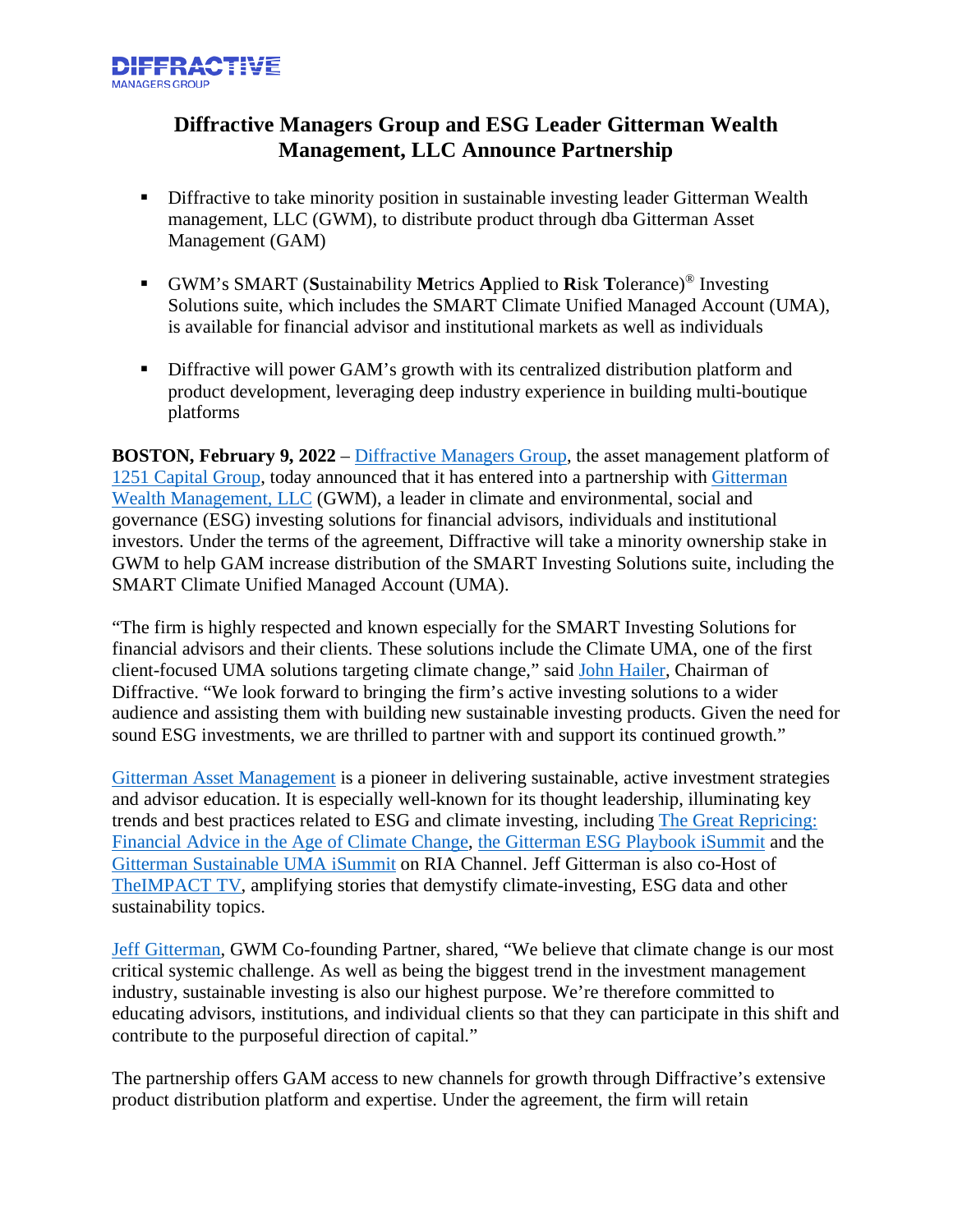

independence and full control of the investment process and function, consistent with Diffractive's policy of empowering management teams to build enduring businesses. "In working with the team over the last few months, we have found a common vision for looking towards the future of asset management and developing innovative ideas on how to impact clients' portfolios," said Peter J. Martin, Head of Distribution at Diffractive. "The GWM team also embodies what we at Diffractive want to do: Hold our values close and do well by doing good."

Added GWM Co-founding Partner **Eli S. Rauch**, "We have been especially proud of the broad enthusiasm for our SMART Investing Solutions suite, which gives financial intermediaries everything they need to market and deliver services that provide an added layer of due diligence, respond to the rapidly growing trend of impact and ESG investing and generate competitive riskadjusted returns."

"With this new partnership, GWM's current minority partner Merchant will remain in place, and is fully supportive of being aligned with 1251," stated Tim Bello, managing partner of Merchant. "We've spent quality time getting to know 1251 and the Diffractive team. They're a special and talented group of people who we really get along with, and they take an approach to partnership that fits right at home with the way Merchant does business. We look forward to our future together."

Diffractive's partnership with the GWM expands the leading boutique asset managers in which it owns equity stakes, which also include [Emerald Asset Management,](https://www.teamemerald.com/) [Greenbacker Capital](https://greenbackercapital.com/)  [Management,](https://greenbackercapital.com/) [Mar Vista Investment Partners,](https://marvistainvestments.com/) [Wavelength Capital Management](http://www.wavelengthcapital.com/) and [Ziegler](https://zieglercap.com/)  [Capital Management.](https://zieglercap.com/) Its affiliated managers deliver differentiated active strategies to investment professionals and their clients, including access to a stable of impact-focused alternative strategies and structures as well as traditional core portfolio solutions. Several of them, including [Greenbacker](https://greenbackercapital.com/about-us/) Capital and [Ziegler Capital,](https://zieglercap.com/teams/zcm-sustainability/) have strong sustainable investment offerings.

Terms of the investment partnership were not disclosed.

## **About Diffractive Managers Group**

Diffractive Managers Group is an asset management company and a platform company of 1251 Capital Group. Our expertise lies in identifying unique and innovative investment strategies and uncovering partnership opportunities where centralized distribution can drive significant growth. 1251 Capital Group was established with permanent capital from a select group of high-networth investors. Prior to launching 1251 Capital, its senior executives spent a combined 55 years investing capital in the asset management industry on behalf of TA Associates and Natixis Global Asset Management. In Diffractive Managers Group, we set out to operate actively different from other capital partners in the asset management sector. For more information, visit [www.diffractivemanagers.com.](http://www.diffractivemanagers.com/)

## **About Gitterman Wealth Management**

Gitterman Wealth Management, LLC (GWM) is an SEC-registered investment adviser located in Edison, New Jersey. Its wealth management business was founded in 2010 by Jeff Gitterman and Eli Rauch to provide services to the higher education marketplace and high net worth